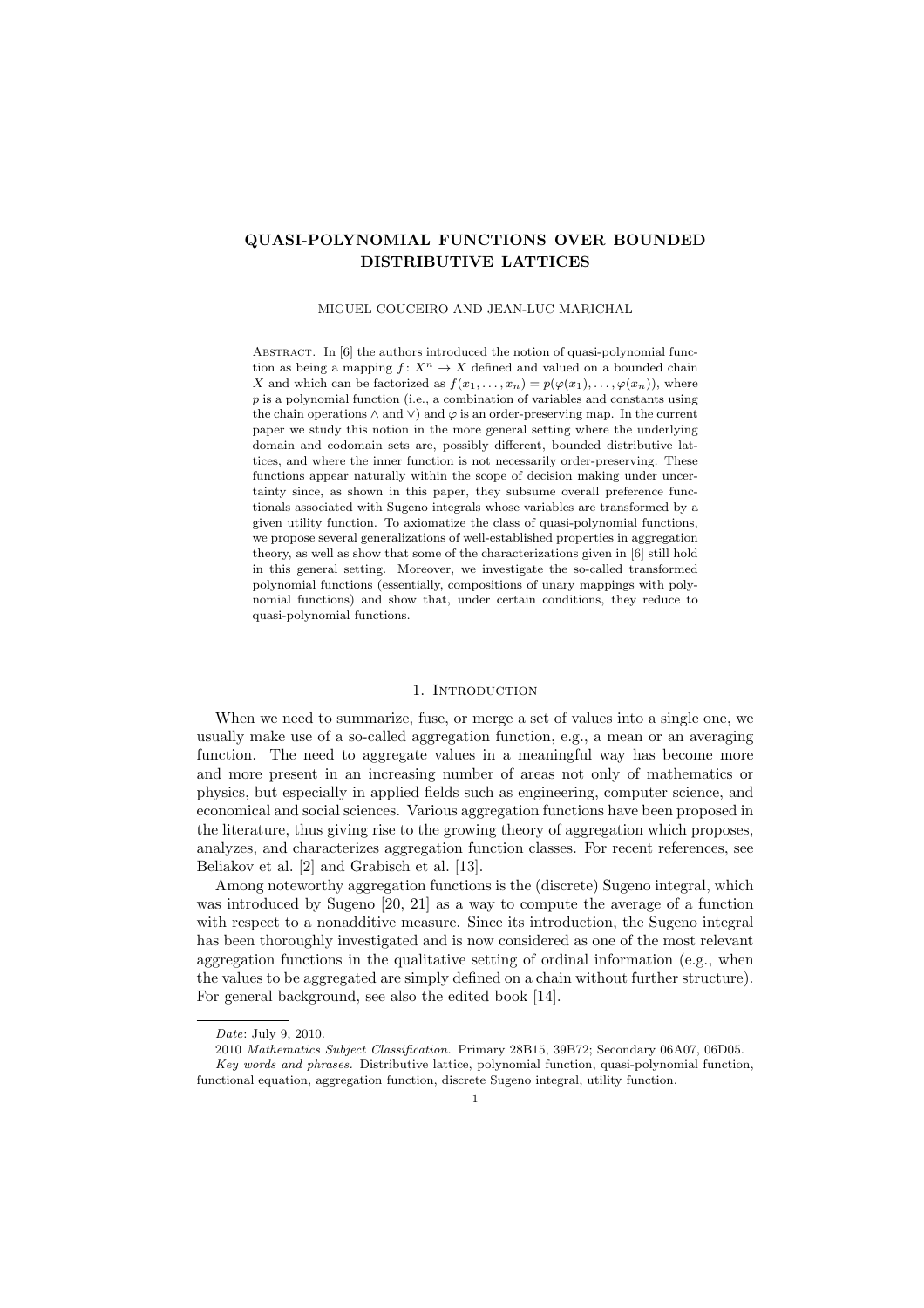As it was observed in [16], Sugeno integrals can be regarded as certain (lattice) polynomial functions, that is, functions which can be obtained as combinations of variables and constants using the lattice operations ∧ and ∨. More precisely, given a bounded chain  $X$ , the Sugeno integrals are exactly those polynomial functions  $f: X^n \to X$  which are idempotent, that is, satisfying  $f(x, \ldots, x) = x$ . This convenient description made it possible to naturally extend the definition of the Sugeno integrals to the case when  $X$  is a bounded distributive lattice (see [17]) and to derive several axiomatizations of this class (as idempotent polynomial functions); see [7, 9].

In many applications, the values to be aggregated are first to be transformed by an order-preserving unary function  $\varphi: X \to Y$  so that the transformed values (which are usually real numbers) can be aggregated in a meaningful way by a function  $g: Y^n \to Y$ . The resulting composed function  $f: X^n \to Y$  is then defined as  $f = g \circ \varphi$ , that is,

(1) 
$$
f(x_1,\ldots,x_n)=g(\varphi(x_1),\ldots,\varphi(x_n)).
$$

Such an aggregation model is used for instance in decision under uncertainty, where  $\varphi$  is called a utility function and f an overall preference functional. It is also used in multi-criteria decision making where the criteria are commensurate (i.e., expressed in a common scale). For a recent reference, see the edited book [3].

This aggregation model has also been investigated in a purely ordinal decision setting, where X and Y are bounded chains and  $g: Y^n \to Y$  is a Sugeno integral or a polynomial function; see for instance [10, 11]. In the special case when  $X =$  $Y$ , the corresponding compositions  $(1)$ , which we call quasi-polynomial functions, were recently investigated and characterized by the authors as solutions of certain functional equations and in terms of necessary and sufficient conditions which have natural interpretations in decision making and aggregation theory; see [6].

In this paper, after recalling the basic concepts in lattice theory as well as few well-known results concerning polynomial functions (Sections 2 and 3), we investigate the quasi-polynomial functions when considered in the more general setting where the underlying domain and codomain sets are, possibly different, bounded distributive lattices, and where the inner unary functions are not necessarily orderpreserving. Moreover, we show that some axiomatizations of the class of quasipolynomial functions given in [6] still hold in this more general setting and, under certain assumptions, we propose further characterizations of this class by necessary and sufficient conditions given in terms of generalizations of well-established properties in aggregation theory. These results also lead to new characterizations of the class of polynomial functions (Section 4). Finally, we introduce the concept of transformed polynomial function and show that, under certain conditions, this notion is subsumed by that of quasi-polynomial function (Section 5).

## 2. Basic notions and terminology

Throughout this paper, let  $X$  be an arbitrary bounded distributive lattice with lattice operations  $\land$  and  $\lor$ , and with least and greatest elements  $0_X$  and  $1_X$ , respectively, where the subscripts may be omitted when the underlying lattice is clear from the context. A *chain* is simply a lattice X such that, for every  $a, b \in X$ , we have  $a \leq b$  or  $b \leq a$ . A subset S of a lattice X is said to be *convex* if, for every  $a, b \in S$  and every  $c \in X$  such that  $a \leqslant c \leqslant b$ , we have  $c \in S$ . For any subset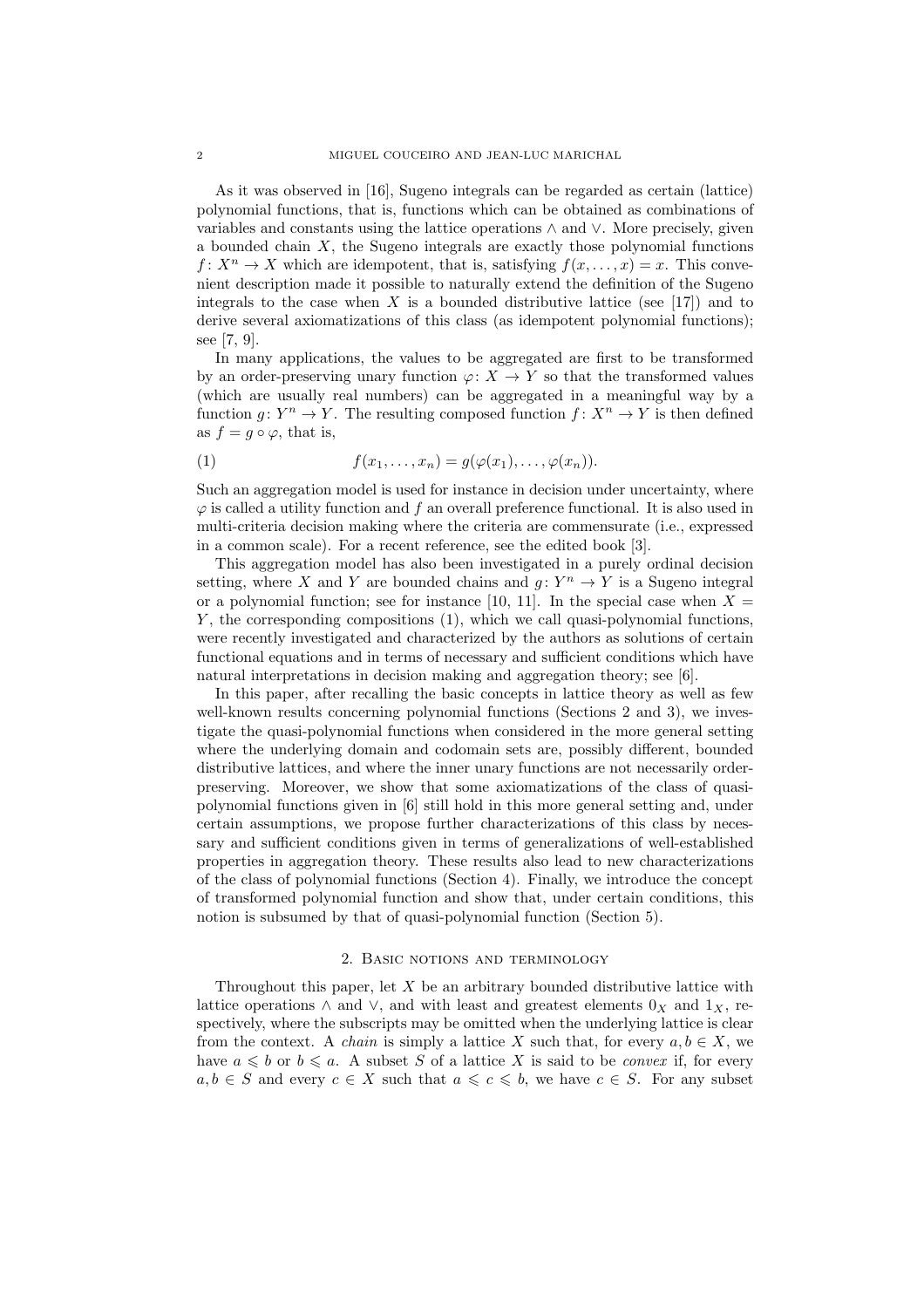$S \subseteq X$ , we denote by  $\overline{S}$  the convex hull of S, that is, the smallest convex subset of X containing S. For any integer  $n \geq 1$ , we set  $[n] = \{1, \ldots, n\}$ .

The Cartesian product  $X<sup>n</sup>$  can be as well regarded as a bounded distributive lattice by defining ∧ and ∨ componentwise, i.e.,

$$
(a_1, \ldots, a_n) \wedge (b_1, \ldots, b_n) = (a_1 \wedge b_1, \ldots, a_n \wedge b_n),
$$
  

$$
(a_1, \ldots, a_n) \vee (b_1, \ldots, b_n) = (a_1 \vee b_1, \ldots, a_n \vee b_n).
$$

We denote the elements of X by lower case letters  $a, b, c, \ldots$ , and the elements of  $X^n$  by bold face letters  $\mathbf{a}, \mathbf{b}, \mathbf{c}, \ldots$  We also use **0** and **1** to denote the least element and the greatest element, respectively, of  $X<sup>n</sup>$  and we denote by **e** any *n*tuple whose components are either 0 or 1, regardless of the underlying lattice. For  $k \in [n], c \in X$ , and  $\mathbf{x} \in X^n$ , we use  $\mathbf{x}_k^c$  to denote the *n*-tuple whose *i*th component is c, if  $i = k$ , and  $x_i$ , otherwise. We also let  $\mathbf{x} \wedge c = (x_1 \wedge c, \dots, x_n \wedge c)$  and  $\mathbf{x} \vee c = (x_1 \vee c, \dots, x_n \vee c)$ , and denote by  $[\mathbf{x}]_c$  (resp.  $[\mathbf{x}]^c$ ) the *n*-tuple whose *i*th component is 0 (resp. 1), if  $x_i \leq c$  (resp.  $x_i \geq c$ ), and  $x_i$ , otherwise.

Let  $Y$  be an arbitrary bounded distributive lattice, possibly different from  $X$ . A mapping  $\varphi: X \to Y$  is said to be a *lattice homomorphism* if it preserves the lattice operations, i.e.,

$$
\varphi(a \wedge_X b) = \varphi(a) \wedge_Y \varphi(b)
$$
 and  $\varphi(a \vee_X b) = \varphi(a) \vee_Y \varphi(b)$ .

With no danger of ambiguity, we omit the subscripts  $X$  and  $Y$ . For further background on lattice theory, see, e.g., [5, 15, 19].

The range of a function  $f: X^n \to Y$  is defined by  $\mathcal{R}_f = \{f(\mathbf{x}) : \mathbf{x} \in X^n\}.$ The diagonal section of f is the unary function  $\delta_f : X \to Y$  defined by  $\delta_f(x) =$  $f(x, \ldots, x)$ . A function  $f: X^n \to Y$  is said to be *order-preserving* (resp. *orderreversing*) if, for every  $\mathbf{a}, \mathbf{b} \in X^n$  such that  $\mathbf{a} \leq \mathbf{b}$ , we have  $f(\mathbf{a}) \leq f(\mathbf{b})$  (resp.  $f(\mathbf{a}) \geq f(\mathbf{b})$ . By a monotone function we simply mean an order-preserving or order-reversing function. As a typical example, we have the ternary median function med:  $X^3 \to X$  which is given by

$$
med(x_1, x_2, x_3) = (x_1 \wedge x_2) \vee (x_2 \wedge x_3) \vee (x_3 \wedge x_1).
$$

For any integer  $m \geq 1$ , any vector  $\mathbf{x} \in X^m$ , and any function  $f: X^n \to X$ , we define  $\langle x \rangle_f \in X^m$  as the m-tuple  $\langle x \rangle_f = \text{med}(f(0), x, f(1))$ , where the right-hand side median is taken componentwise. We then clearly have

$$
\langle \mathbf{x} \rangle_f = \langle \mathbf{x} \rangle_{\delta_f}.
$$

For  $\varphi: X \to Y$  and  $\mathbf{x} \in X^n$ , we set  $\varphi(\mathbf{x}) = (\varphi(x_1), \ldots, \varphi(x_n)).$ 

Given a function  $f: X^n \to Y$ , we define the function  $\hat{f}: \{0,1\}^n \to Y$  as  $\mathbf{A}$ 

(3) 
$$
\hat{f}(\mathbf{e}) = \bigvee_{\substack{e'_i \in \{0,1\} \\ i \in [n] : e_i = 1}} \bigwedge_{\substack{e'_i \in \{0,1\} \\ i \in [n] : e_i = 0}} f(\mathbf{e}'), \qquad \mathbf{e} \in \{0,1\}^n.
$$

Note that, for each fixed  $e \in \{0,1\}^n$ , from among the 2*n* operations  $\vee$  and  $\wedge$  only n are considered in (3), for if  $e_i = 0$  (resp.  $e_i = 1$ ) then the corresponding  $\vee_{e'_i \in \{0,1\}}$ (resp.  $\wedge_{e'_i \in \{0,1\}}$ ) is ignored and only  $\wedge_{e'_i \in \{0,1\}}$  (resp.  $\vee_{e'_i \in \{0,1\}}$ ) is considered. In particular, we have that

$$
\hat{f}(\mathbf{0}) = \bigwedge_{\mathbf{e}' \in \{0,1\}^n} f(\mathbf{e}') \quad \text{and} \quad \hat{f}(\mathbf{1}) = \bigvee_{\mathbf{e}' \in \{0,1\}^n} f(\mathbf{e}').
$$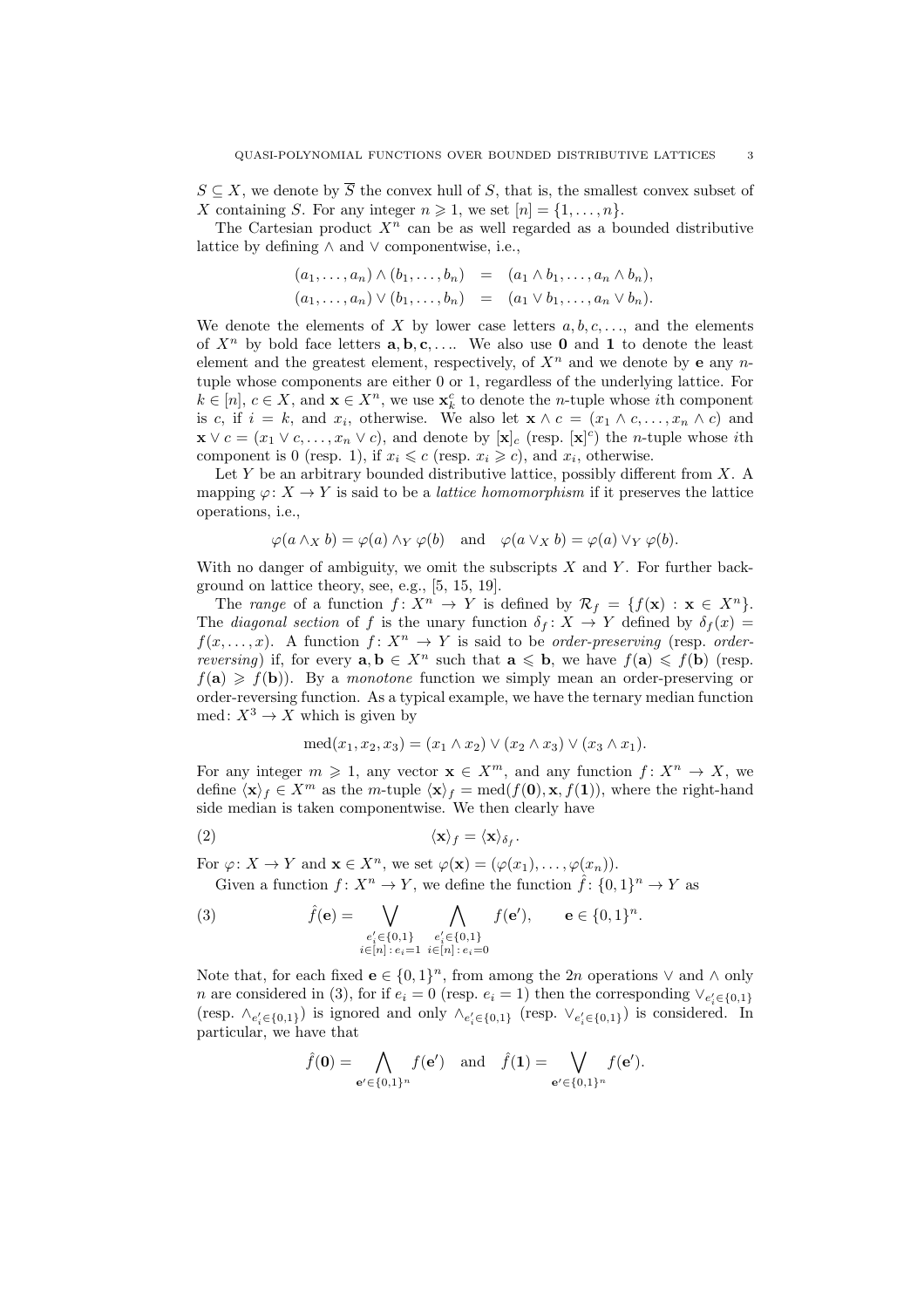For instance, if  $n = 2$ , we have

(4) 
$$
\hat{f}(0,1) = (f(0,0) \wedge f(1,0)) \vee (f(0,1) \wedge f(1,1)).
$$

If f is order-preserving then  $\hat{f} = f|_{\{0,1\}^n}$ . However, note that  $\hat{f}$  is always orderpreserving.

Remark 1. Note that there are  $(2n)!$  ways of rearranging the  $\vee$  and  $\wedge$  in expression  $(3)$  and thus  $(2n)!$  ways of constructing such an order-preserving function from a given  $f: X^n \to Y$ , each of which producing a possibly different order-preserving function. For instance, let  $f: \{0,1\}^2 \to \{0,1\}$  be the Boolean addition, i.e., addition modulo 2. Then, as defined in (3),  $\hat{f}$  is the binary conjunction  $\wedge$ . On the other hand, if  $\hat{f}$  had been defined as

(5) 
$$
\hat{f}(\mathbf{e}) = \bigwedge_{\substack{e'_i \in \{0,1\} \\ i \in [n]: e_i = 0}} \bigvee_{\substack{e'_i \in \{0,1\} \\ i \in [n]: e_i = 1}} f(\mathbf{e}'), \qquad \mathbf{e} \in \{0,1\}^n,
$$

then  $\hat{f}$  would have been the binary disjunction  $\vee$ . To avoid such ambiguities, we only refer to  $\hat{f}$  as given in (3).

## 3. General background on polynomial functions

In this subsection we recall some important results on polynomial functions that will be needed hereinafter. For further background, we refer the reader to [5, 7, 8, 9, 12, 15, 19].

A (lattice) polynomial function on a lattice X is any map  $p: X^n \to X$  which can be obtained as a composition of the lattice operations ∧ and ∨, the projections  $\mathbf{x} \mapsto x_i, i \in [n]$ , and the constant functions  $\mathbf{x} \mapsto c, c \in X$ .

**Fact 1.** Every polynomial function  $p: X^n \to X$  is order-preserving and satisfies  $\delta_p(c) = \langle c \rangle_p$  for every  $c \in X$ . In particular  $\delta_p(c) = c$  for every  $c \in \mathcal{R}_p$ .

Polynomial functions  $p: X^n \to X$  satisfying  $\mathcal{R}_p = X$  are referred to as (*discrete*) Sugeno integrals. By Fact 1, Sugeno integrals are exactly those polynomial functions  $q: X^n \to X$  satisfying  $q(0) = 0$  and  $q(1) = 1$ , and thus every polynomial function  $p: X^n \to X$  is of the form  $p = \langle q \rangle_p$  for a suitable Sugeno integral  $q: X^n \to X$  (see [17]). The following result is due to Goodstein [12].

Proposition 2. Every polynomial function is completely determined by its restriction to  $\{0,1\}^n$ . Moreover, a function  $g: \{0,1\}^n \to X$  can be extended to a polynomial function  $f: X^n \to X$  if and only if it is order-preserving, and in this case the extension is unique.

As observed by Goodstein [12], polynomial functions on bounded distributive lattices have neat normal form representations. To this extent, for each  $I \subseteq [n]$ , let  $e_I$  be the element of  $X^n$  whose *i*th component is 1, if  $i \in I$ , and 0, otherwise. Let  $\alpha_f : 2^{[n]} \to X$  and  $\beta_f : 2^{[n]} \to X$  be the functions defined by  $\alpha_f(I) = f(e_I)$  and  $\beta_f(I) = f(\mathbf{e}_{[n]\setminus I})$ , respectively.

**Proposition 3.** A function  $f: X^n \to X$  is a polynomial function if and only if ³ ^ ´ ³ \_ ´

(6) 
$$
f(\mathbf{x}) = \bigvee_{I \subseteq [n]} \left( \alpha_f(I) \wedge \bigwedge_{i \in I} x_i \right) \quad \text{or} \quad f(\mathbf{x}) = \bigwedge_{I \subseteq [n]} \left( \beta_f(I) \vee \bigvee_{i \in I} x_i \right).
$$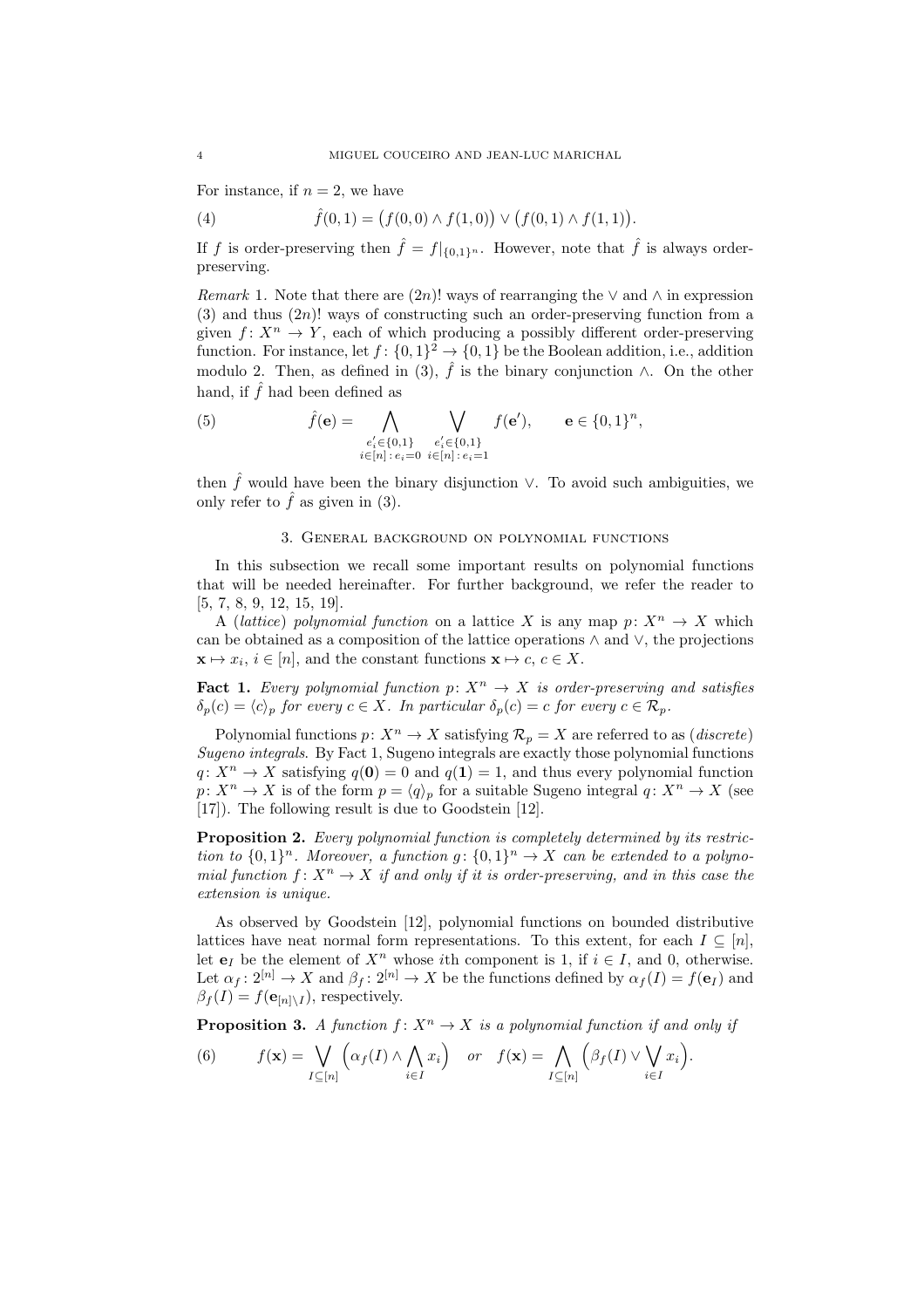The expressions given in (6) are usually referred to as the disjunctive normal form (DNF) representation and the conjunctive normal form (CNF) representation, respectively, of the polynomial function  $f$ .

In the sequel, we will make use of some characterizations of polynomial functions obtained in [7, 9]. For the sake of self-containment, we recall these results. Let  $S \subseteq X$ . A function  $f: X^n \to X$  is said to be

- S-idempotent if  $\delta_f(c) = c$ , for every  $c \in S$ .
- ∧s-homogeneous if  $f(\mathbf{x} \wedge c) = f(\mathbf{x}) \wedge c$  for all  $\mathbf{x} \in X^n$  and  $c \in S$ .
- $\vee_S\text{-}homogeneous$  if  $f(\mathbf{x} \vee c) = f(\mathbf{x}) \vee c$  for all  $\mathbf{x} \in X^n$  and  $c \in S$ .
- $\vee$  s-homogeneous if  $f(\mathbf{x}) \in f(\mathbf{x}) \setminus c$  for all  $\mathbf{x} \in X^{\infty}$  and  $c \in S$ .<br>• median decomposable if  $f(\mathbf{x}) = \text{med}(f(\mathbf{x}_k^0), x_k, f(\mathbf{x}_k^1))$  for all  $\mathbf{x} \in X^n$  and  $k \in [n]$ .

**Theorem 4.** Let  $f: X^n \to X$  be a function. The following conditions are equivalent:

- (i) f is a polynomial function.
- (ii) f is median decomposable.
- (iii) f is order-preserving, and  $\wedge_{\overline{\mathcal{R}}_f}$  and  $\vee_{\overline{\mathcal{R}}_f}$ -homogeneous.

In the case when  $X$  is a chain, Theorem 4 can be drastically refined for the conditions provided only need to be verified on n-tuples of a certain prescribed type (see [8]). Moreover, further characterizations are available, and given in terms of conditions of somewhat different flavor, as the following theorem illustrates.

Let  $\sigma$  be a permutation on [n]. The standard simplex of  $X^n$  associated with  $\sigma$ is the subset  $X_{\sigma}^n \subset X^n$  defined by  $X_{\sigma}^n = {\mathbf{x} \in X^n : x_{\sigma(1)} \leqslant x_{\sigma(2)} \leqslant \cdots \leqslant x_{\sigma(n)}}$ .

**Theorem 5** ([8]). Let X be a bounded chain. A function  $f: X^n \to X$  is a polynomial function if and only if it is  $\overline{\mathcal{R}}_f$ -idempotent, and comonotonic minitive and comonotonic maxitive, that is, for every permutation  $\sigma$  on [n], and every  $\mathbf{x}, \mathbf{x}' \in X_{\sigma}^n$ 

$$
f(\mathbf{x} \wedge \mathbf{x}') = f(\mathbf{x}) \wedge f(\mathbf{x}') \quad and \quad f(\mathbf{x} \vee \mathbf{x}') = f(\mathbf{x}) \vee f(\mathbf{x}'), \quad resp.
$$

## 4. Quasi-polynomial functions and quasi-Sugeno integrals

The notions of polynomial function and Sugeno integral can be naturally extended to functions defined on a bounded distributive lattice  $X$  and valued on a possibly different bounded distributive lattice  $Y$  via the concepts of quasi-polynomial function and quasi-Sugeno integral.

**Definition 6.** We say that a function  $f: X^n \to Y$  is a quasi-polynomial function (resp. a quasi-Sugeno integral) if there exist a polynomial function (resp. a Sugeno integral)  $p: Y^n \to Y$  and a unary function  $\varphi: X \to Y$ , satisfying  $\varphi = \langle \varphi \rangle_{\varphi}$ , such that  $f = p \circ \varphi$ , that is,

(7) 
$$
f(x_1,\ldots,x_n)=p(\varphi(x_1),\ldots,\varphi(x_n)).
$$

Remark 2. The condition  $\varphi = \langle \varphi \rangle_{\varphi}$  in Definition 6 simply ensures that the values of  $\varphi$  are not too scattered with respect to  $\varphi(0)$  and  $\varphi(1)$ . More precisely, the values of  $\varphi$  lie in the interval  $[\varphi(0) \wedge \varphi(1), \varphi(0) \vee \varphi(1)]$ . In the case when  $\varphi$  is monotone, this condition is satisfied since it translates into saying that  $\varphi(0) \leq \varphi(x) \leq \varphi(1)$  or  $\varphi(1) \leqslant \varphi(x) \leqslant \varphi(0).$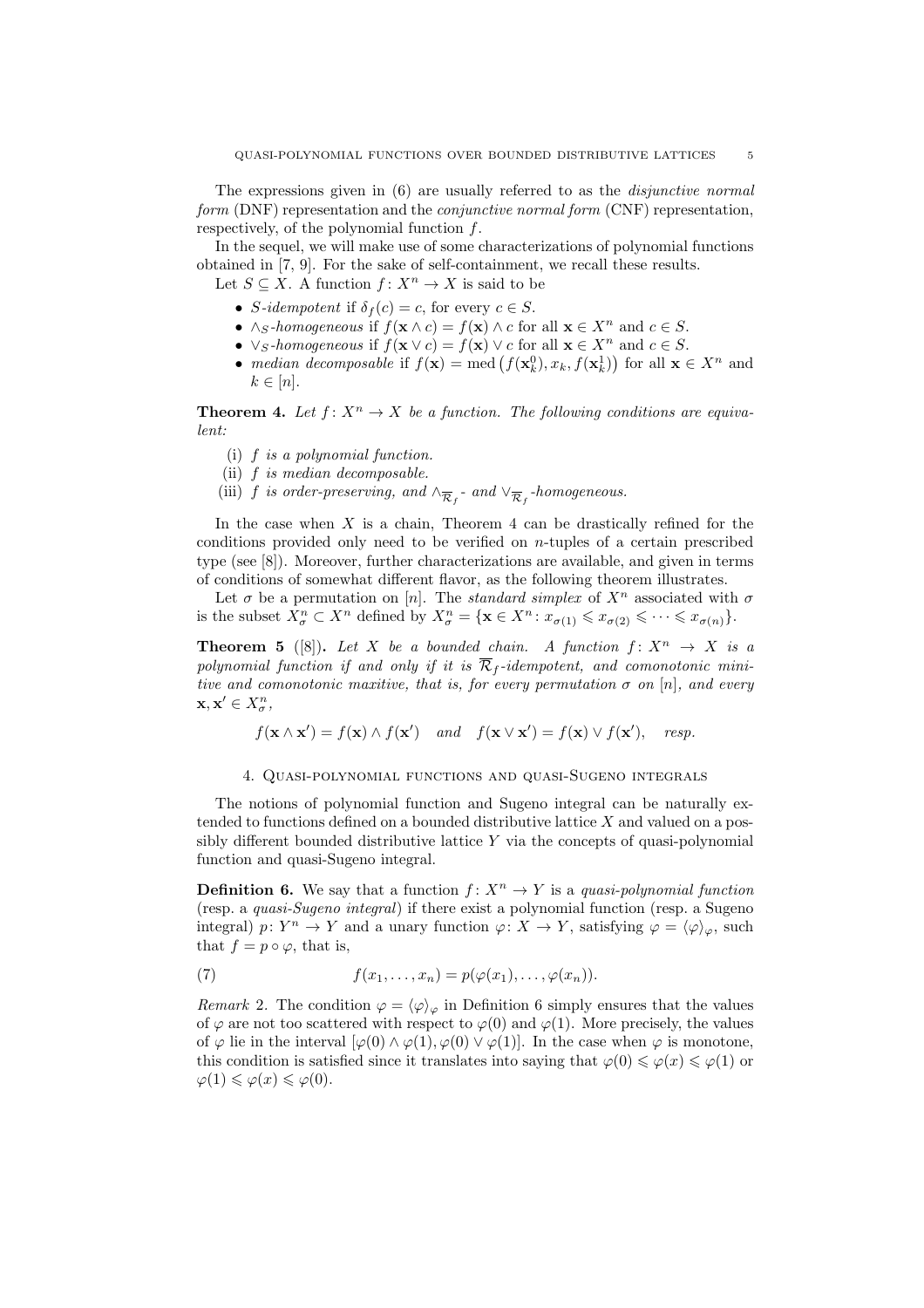It is easy to see that the functions p and  $\varphi$  in (7) need not be unique. For instance, if f is a constant  $c \in Y$ , then we could choose  $p \equiv c$  and  $\varphi$  arbitrarily, or p idempotent and  $\varphi \equiv c$ . We make use of the following lemma to show that we can always choose  $\delta_f$  for  $\varphi$ .

**Lemma 7.** Every polynomial function  $p: X^n \to X$  satisfies  $p(\mathbf{x}) = p(\langle \mathbf{x} \rangle_n)$ ,  $p(\mathbf{x} \vee \mathbf{y})$  $c) = p(\mathbf{x}) \vee \langle c \rangle_p$ , and  $p(\mathbf{x} \wedge c) = p(\mathbf{x}) \wedge \langle c \rangle_p$  for every  $\mathbf{x} \in X^n$  and every  $c \in X$ .

*Proof.* Since p is  $\vee_{\overline{\mathcal{R}}_p}$  and  $\wedge_{\overline{\mathcal{R}}_p}$ -homogeneous, we have  $p(\mathbf{x}) = p(\langle \mathbf{x} \rangle_p)$ . We then have  $p(\mathbf{x}) \vee \langle c \rangle_p = p(\langle \mathbf{x} \rangle_p) \vee \langle c \rangle_p = p(\langle \mathbf{x} \vee c \rangle_p) = p(\mathbf{x} \vee c)$ . The last identity can be  $\Box$  proved dually.

**Proposition 8.** Let  $p: Y^n \to Y$  be a polynomial function,  $\varphi: X \to Y$  a unary function, and set  $f = p \circ \varphi$ . Then, we have  $\delta_f = \langle \varphi \rangle_p$  and  $f = p \circ \delta_f$ . In particular, if p is a Sugeno integral, then we have  $\varphi = \delta_f$ .

*Proof.* By Fact 1, we have  $\delta_f = \delta_p \circ \varphi = \langle \varphi \rangle_p$  and hence, by Lemma 7,  $f = p \circ \varphi =$  $p \circ \langle \varphi \rangle_p = p \circ \delta_f$ . The second part follows immediately.

To explicitly describe all possible factorizations of quasi-polynomial functions into compositions of polynomial functions with unary maps, we shall make use of the following useful tool.

**Lemma 9.** Let  $p: Y^n \to Y$  be a polynomial function,  $\varphi: X \to Y$  a unary function, and set  $f = p \circ \varphi$ . Then  $\langle p(\mathbf{x}) \rangle_f = p(\langle \mathbf{x} \rangle_{\varphi})$  for every  $\mathbf{x} \in Y^n$ . In particular, if  $\varphi = \langle \varphi \rangle_{\varphi}, \text{ then } f = \langle f \rangle_{f}.$ 

*Proof.* For every  $\mathbf{x} \in Y^n$ , we have

$$
\langle p(\mathbf{x}) \rangle_f = \text{med} (f(\mathbf{0}), p(\mathbf{x}), f(\mathbf{1}))
$$
  
\n
$$
= (f(\mathbf{0}) \wedge f(\mathbf{1})) \vee (p(\mathbf{x}) \wedge (f(\mathbf{0}) \vee f(\mathbf{1})))
$$
  
\n
$$
= \langle \varphi(0) \wedge \varphi(1) \rangle_p \vee (p(\mathbf{x}) \wedge \langle \varphi(0) \vee \varphi(1) \rangle_p) \qquad \text{(by Proposition 8)}
$$
  
\n
$$
= p((\varphi(0) \wedge \varphi(1)) \vee (\mathbf{x} \wedge (\varphi(0) \vee \varphi(1))) \qquad \text{(by Lemma 7)}
$$
  
\n
$$
= p((\mathbf{x})_{\varphi}).
$$

In particular, if  $\varphi = \langle \varphi \rangle_{\varphi}$ , then  $\langle f \rangle_f = \langle p \circ \varphi \rangle_f = p \circ \langle \varphi \rangle_{\varphi} = p \circ \varphi = f.$ 

The following proposition provides alternative factorizations of a quasi-polynomial function. Let  $p_f: Y^n \to Y$  be the unique polynomial function extending  $\hat{f}$  (see Proposition 2).

**Proposition 10.** Let  $f: X^n \to Y$  be a quasi-polynomial function,  $p: Y^n \to Y$  a polynomial function, and  $\varphi: X \to Y$  a unary function satisfying  $\varphi = \langle \varphi \rangle_{\varphi}$ . Then we have  $f = p \circ \varphi$  if and only if  $p_f = \langle p \rangle_f$  and  $\delta_f = \langle \varphi \rangle_p$ . In particular, we have  $f = p_f \circ \delta_f$ .

Proof. We first establish the following claim.

**Claim.** If  $f = p \circ \varphi$ , then  $\delta_f = \langle \varphi \rangle_p$ ,  $f = p \circ \delta_f$ , and  $\hat{f} = \langle p \rangle_f |_{\{0,1\}^n}$ .

Proof of the claim. The first two formulas follow immediately from Proposition 8. By Lemma 9, for every  $e \in \{0,1\}^n$ , we have  $\langle p(e) \rangle_f = p(\langle e \rangle_{\varphi})$ , where  $\langle e \rangle_{\varphi}$  is the *n*-tuple whose *i*th component is  $\varphi(0) \vee \varphi(1)$ , if  $e_i = 1$ , and  $\varphi(0) \wedge \varphi(1)$ , if  $e_i = 0$ . Since p preserves  $\vee$  and  $\wedge$  componentwise, when expanding  $p(\langle \mathbf{e} \rangle_{\varphi})$  in terms of  $\vee$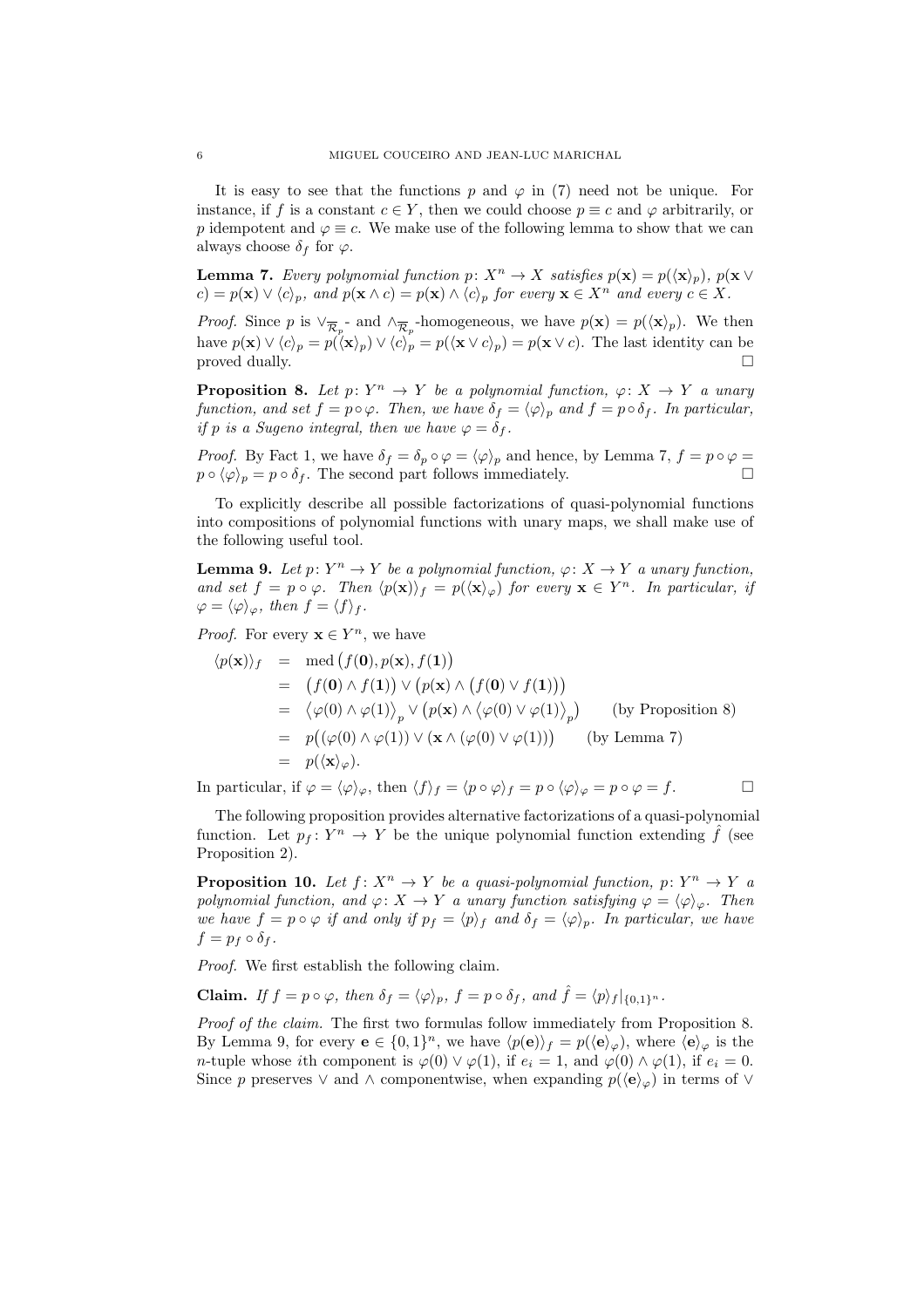and then in terms of  $\wedge$ , we obtain  $\langle p(\mathbf{e})\rangle_f = \hat{f}(\mathbf{e})$ . To illustrate, if  $\mathbf{e} = (0,1)$ , we have

$$
\langle p(0,1) \rangle_f = p(\varphi(0) \land \varphi(1), \varphi(0) \lor \varphi(1))
$$
  
\n
$$
= p(\varphi(0) \land \varphi(1), \varphi(0)) \lor p(\varphi(0) \land \varphi(1), \varphi(1))
$$
  
\n
$$
= (p(\varphi(0), \varphi(0)) \land p(\varphi(1), \varphi(0))) \lor (p(\varphi(0), \varphi(1)) \land p(\varphi(1), \varphi(1)))
$$
  
\n
$$
= (f(0,0) \land f(1,0)) \lor (f(0,1) \land f(1,1))
$$
  
\n
$$
= \hat{f}(0,1) \qquad \text{(by (4))}.\quad \Box
$$

(Necessity) Suppose that  $f = p \circ \varphi$ . By the claim, we have  $\delta_f = \langle \varphi \rangle_p$  and  $p_f |_{\{0,1\}^n} = \hat{f} = \langle p \rangle_f |_{\{0,1\}^n}$ . This completes the proof since two polynomial functions having the same values on  $\{0,1\}^n$  coincide by Proposition 2.

(Sufficiency) Since  $f$  is a quasi-polynomial function, there exist a polynomial function  $q: Y^n \to Y$  and a unary function  $\psi: X \to Y$ , satisfying  $\psi = \langle \psi \rangle_{\psi}$ , such that  $f = q \circ \psi$ . By the claim, we then have  $\delta_f = \langle \psi \rangle_q$ ,  $f = q \circ \delta_f$ , and

(8) 
$$
\langle q \rangle_f |_{\{0,1\}^n} = \hat{f} = p_f |_{\{0,1\}^n} = \langle p \rangle_f |_{\{0,1\}^n},
$$

which, by Proposition 2 and (8), implies that

$$
\langle q \rangle_f = \langle p \rangle_f.
$$

Therefore, we have

$$
p \circ \varphi = p \circ \langle \varphi \rangle_{\varphi}
$$
  
\n
$$
= \langle p \circ \varphi \rangle_{p \circ \varphi}
$$
 (by Lemma 9)  
\n
$$
= \langle p \circ \varphi \rangle_{\delta_{p \circ \varphi}}
$$
 (by (2))  
\n
$$
= \langle p \circ \varphi \rangle_{\langle \varphi \rangle_p}
$$
 (by Proposition 8)  
\n
$$
= \langle p \circ \langle \varphi \rangle_p \rangle_{\langle \varphi \rangle_p}
$$
 (by Lemma 7)  
\n
$$
= \langle p \circ \delta_f \rangle_{\delta_f}
$$
  
\n
$$
= \langle p \circ \delta_f \rangle_f
$$
 (by (2))  
\n
$$
= \langle p \rangle_f \circ \delta_f
$$
  
\n
$$
= \langle q \rangle_f \circ \delta_f
$$
 (by (9))  
\n
$$
= \langle q \circ \delta_f \rangle_f
$$
  
\n
$$
= \langle f \rangle_f
$$
  
\n
$$
= f
$$
 (by Lemma 9).  $\Box$ 

Remark 3. As mentioned in Remark 1, there are several ways of constructing an order-preserving function from a given  $f: X^n \to Y$ , e.g., using an expression in DNF (as in  $(3)$ ) or using an expression in CNF (as in  $(5)$ ). Even though, in general, different constructions may lead to different order-preserving functions (as in the case of the Boolean sum), by the claim it follows that, if  $f$  is a quasi-polynomial function, then all possible rearrangements of  $\vee$  and  $\wedge$  produce the same orderpreserving function  $\hat{f}$ . However, the converse statement does not hold, since there are order-preserving functions which do not constitute quasi-polynomial functions.

Recall that every polynomial function  $p: X^n \to X$  can be represented as  $\langle q \rangle_p$  for some Sugeno integral  $q: X^n \to X$ . Using this fact, we obtain the following result.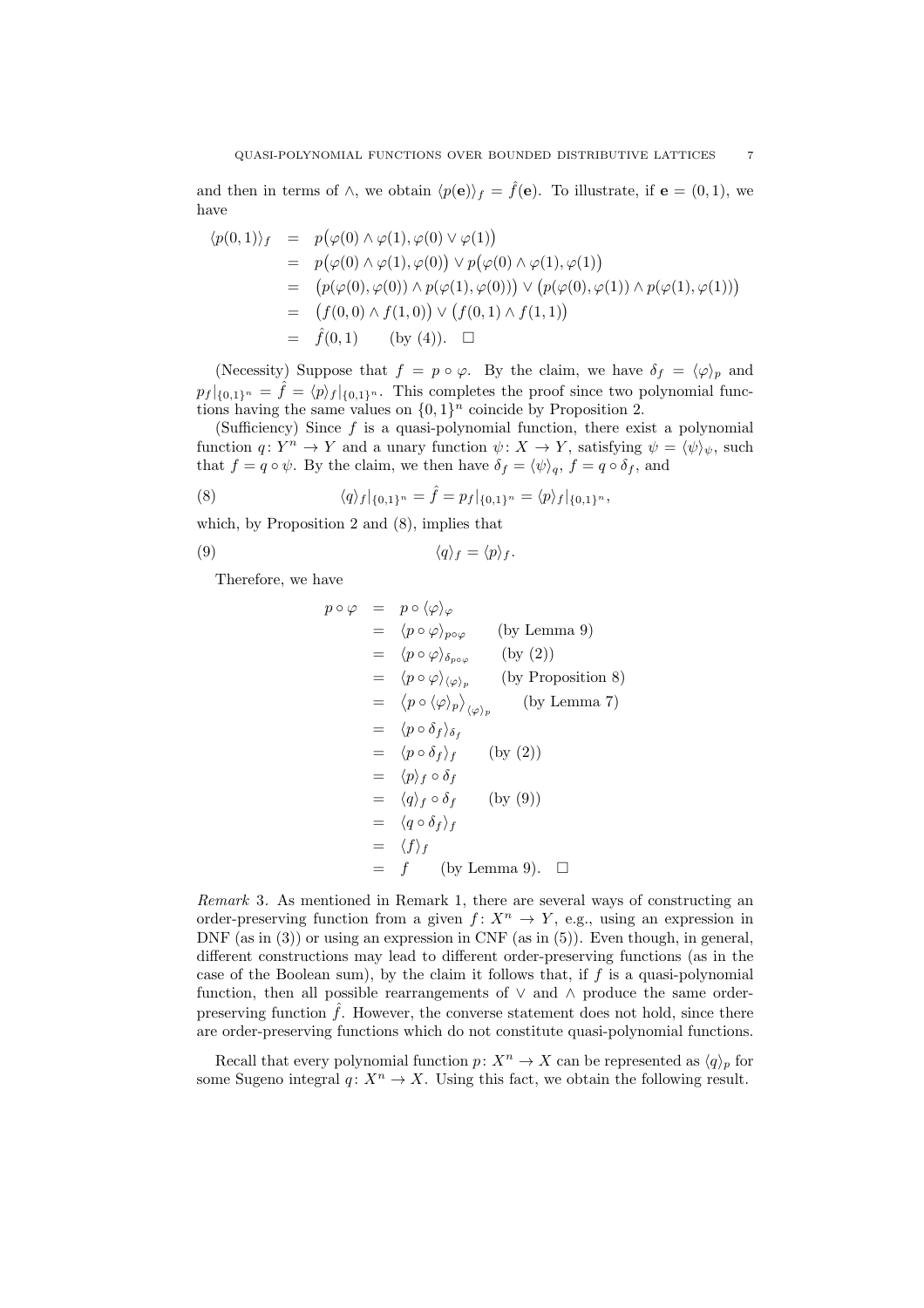**Proposition 11.** A function  $f: X^n \to Y$  is a quasi-polynomial function if and only if it is a quasi-Sugeno integral.

Proof. Since Sugeno integrals are polynomial functions, it follows that every quasi-Sugeno integral is a quasi-polynomial function. For the converse, let  $f: X^n \to Y$ be a quasi-polynomial function as described in (7). Let  $q: Y^n \to Y$  be a Sugeno integral such that  $p = \langle q \rangle_p$ . Since q is ∧y- and ∨y-homogeneous (see Theorem 4), we have  $q \circ \langle \varphi \rangle_p = \langle q \circ \varphi \rangle_p = \langle q \rangle_p \circ \varphi = p \circ \varphi = f$ , which shows that f is a quasi-Sugeno integral. ¤

Remark 4. Proposition 11 shows that monotone quasi-polynomial functions are of interest in the ordinal settings of decision making since they coincide with monotone quasi-Sugeno integrals, which were characterized as overall preference functionals for instance in decision under uncertainty; see [11].

We now consider a number of characterizations of the class of quasi-polynomial functions. These characterizations are inspired from those obtained by the authors [6] in the special case when  $X = Y$  is a bounded chain.

We say that a function  $f: X^n \to Y$  is quasi-median decomposable if, for every  $\mathbf{x} \in X^n$  and every  $k \in [n]$ , we have

(10) 
$$
f(\mathbf{x}) = \text{med} \left( f(\mathbf{x}_k^0), \delta_f(x_k), f(\mathbf{x}_k^1) \right).
$$

Note that every unary function  $\varphi: X \to Y$  satisfying  $\varphi = \langle \varphi \rangle_{\varphi}$  (in particular, every monotone unary function) is quasi-median decomposable. The following theorem provides a characterization for quasi-polynomial functions in terms of quasi-median decomposition.

**Theorem 12.** A function  $f: X^n \to Y$  is a quasi-polynomial function if and only if it is quasi-median decomposable.

Proof. To verify that the condition is sufficient, just observe that applying (10) repeatedly to each variable of  $f$  we can straightforwardly obtain a representation of f as  $f = p \circ \delta_f$  for some polynomial function p. Moreover, we have  $\delta_f = \langle \delta_f \rangle_{\delta_f}$ .

Conversely, suppose that  $f: X^n \to Y$  is a quasi-polynomial function. By Proposition 8 and Lemma 9, we have  $f = \langle f \rangle_f$  and there exists a polynomial function  $p: Y^n \to Y$  such that  $f = p \circ \delta_f$ . By Theorem 4, for every  $\mathbf{x} \in X^n$  and every  $k \in [n]$ , we have

$$
f(\mathbf{x}) = \langle f(\mathbf{x}) \rangle_f = \langle \text{ med } (p(\delta_f(\mathbf{x})_k^0), \delta_f(x_k), p(\delta_f(\mathbf{x})_k^1)) \rangle_f,
$$

that is, since med and  $\langle \cdot \rangle_f$  commute,

(11) 
$$
f(\mathbf{x}) = \text{med} \left( \langle p(\delta_f(\mathbf{x})_k^0) \rangle_f, \delta_f(x_k), \langle p(\delta_f(\mathbf{x})_k^1) \rangle_f \right).
$$

However, by using Lemma 9 twice, we obtain

$$
\langle p(\delta_f(\mathbf{x})_k^0) \rangle_f = p(\langle \delta_f(\mathbf{x})_k^0 \rangle_{\delta_f}) = p(\langle \delta_f(\mathbf{x})_k^{\delta_f(0) \wedge \delta_f(1)} \rangle_{\delta_f})
$$
  
= 
$$
\langle p(\delta_f(\mathbf{x})_k^{\delta_f(0) \wedge \delta_f(1)}) \rangle_f
$$

and, since p preserves  $\vee$  and  $\wedge$  componentwise, we also have

$$
\langle p(\delta_f(\mathbf{x})_k^0) \rangle_f = \langle f(\mathbf{x}_k^0) \wedge f(\mathbf{x}_k^1) \rangle_f = f(\mathbf{x}_k^0) \wedge f(\mathbf{x}_k^1).
$$

Similarly, we have  $\langle p(\delta_f(\mathbf{x})_k^1) \rangle_f = f(\mathbf{x}_k^0) \vee f(\mathbf{x}_k^1)$ . Combining this with (11), we see that f is quasi-median decomposable.  $\Box$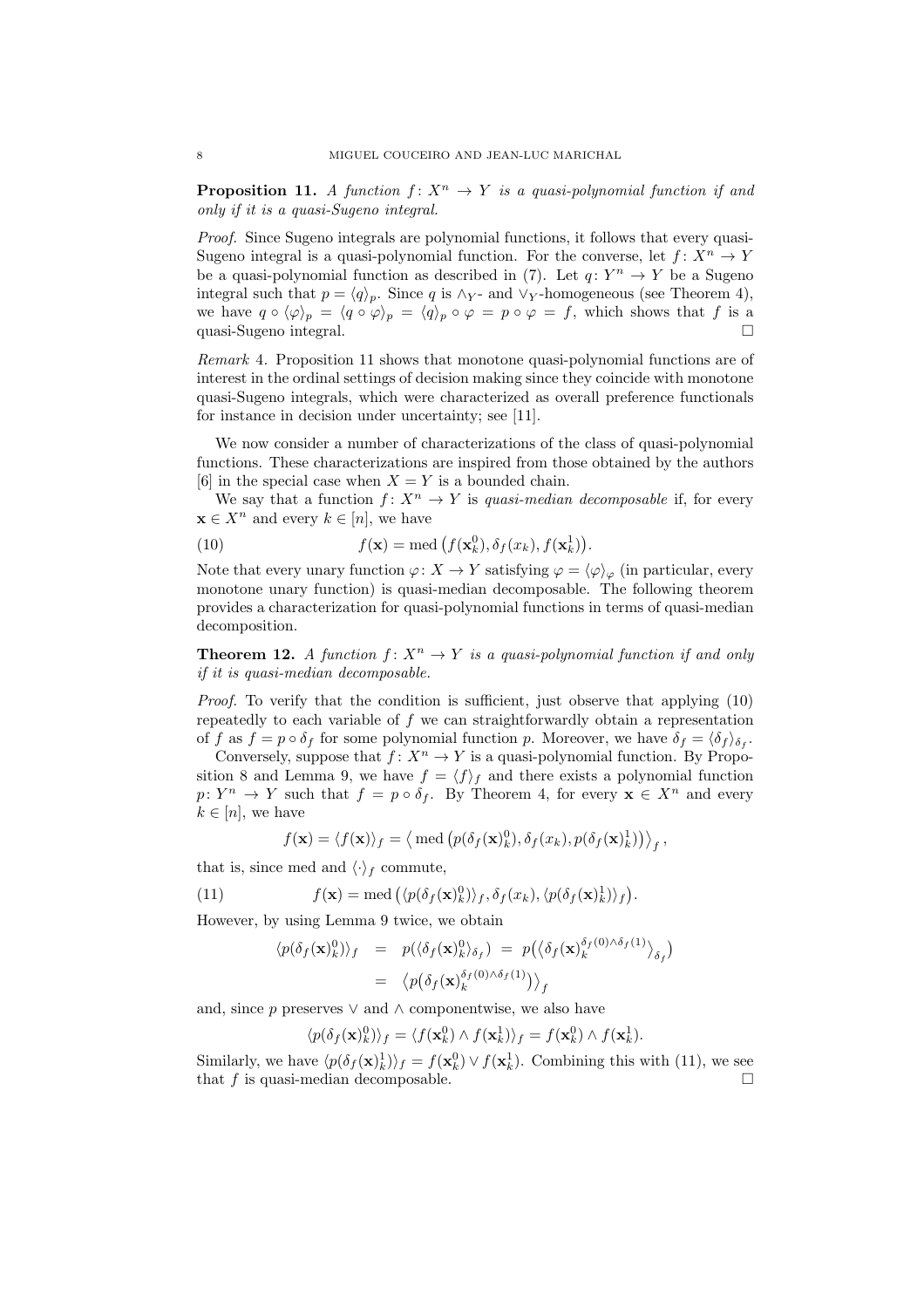We say that a function  $f: X^n \to Y$  is quasi-∨-homogeneous (resp. quasi-∧homogeneous) if for every  $\mathbf{x} \in X^n$  and  $c \in X$ , we have

$$
f(\mathbf{x} \vee c) = f(\mathbf{x}) \vee \delta_f(c) \qquad (\text{resp. } f(\mathbf{x} \wedge c) = f(\mathbf{x}) \wedge \delta_f(c)).
$$

Note that, for every quasi-∨-homogeneous (resp. quasi-∧-homogeneous) function  $f: X^n \to Y$ , the diagonal section  $\delta_f$  preserves  $\vee$  (resp.  $\wedge$ ).

A function  $f: X^n \to Y$  is said to be *horizontally*  $\wedge$ -decomposable (resp. *horizon*tally  $\vee$ -decomposable) if for every  $\mathbf{x} \in X^n$  and  $c \in X$ , we have

$$
f(\mathbf{x}) = f(\mathbf{x} \vee c) \wedge f([\mathbf{x}]^c) \qquad (\text{resp. } f(\mathbf{x}) = f(\mathbf{x} \wedge c) \vee f([\mathbf{x}]_c)).
$$

By considering functions  $f: X^n \to Y$  whose diagonal section  $\delta_f$  is a lattice homomorphism (i.e.,  $\delta_f$  preserves both  $\vee$  and  $\wedge$ ), we can further extend some of the characterizations presented in [6] to the present setting. Note that any of these preservation conditions immediately ensures the order-preservation of  $\delta_f$ , in which case, by Fact 1 and Proposition 8, if  $f$  is a quasi-polynomial function, then it is necessarily order-preserving.

**Theorem 13.** Let  $f: X^n \to Y$  be an order-preserving function whose diagonal section  $\delta_f$  is a lattice homomorphism. The following are equivalent:

- (i)  $f$  is a quasi-polynomial function.
- (ii) f is quasi-∧-homogeneous and quasi-∨-homogeneous.
- (iii) f is quasi-∧-homogeneous and horizontally  $\vee$ -decomposable.
- $(iv)$  f is horizontally ∧-decomposable and quasi- $\vee$ -homogeneous.

*Proof.* We show that  $(i) \Rightarrow (ii) \Rightarrow (iii) \Rightarrow (i)$ . The equivalence  $(i) \Leftrightarrow (iv)$  follows dually.

So suppose that  $f: X^n \to Y$  is a quasi-polynomial function whose diagonal section  $\delta_f$  is a lattice homomorphism. By Propositions 8 and 11, we may assume that  $f = p \circ \delta_f$  for some Sugeno integral  $p: Y^n \to Y$ . Since p is  $\wedge_Y$ -homogeneous, we have for every  $c \in X$ ,

$$
f(\mathbf{x} \wedge c) = p(\delta_f(\mathbf{x} \wedge c)) = p(\delta_f(\mathbf{x}) \wedge \delta_f(c)) = p(\delta_f(\mathbf{x})) \wedge \delta_f(c)
$$
  
=  $f(\mathbf{x}) \wedge \delta_f(c)$ ,

which shows that f is quasi-∧-homogeneous. Dually, it can be shown that f is quasi-∨-homogeneous.

To see that  $(ii) \Rightarrow (iii)$ , suppose that  $f: X^n \to Y$  satisfies  $(ii)$ . Since f is order-preserving, for every  $c \in X$ , we have

$$
f(\mathbf{x} \wedge c) \vee f([\mathbf{x}]_c) = (f(\mathbf{x}) \wedge \delta_f(c)) \vee f([\mathbf{x}]_c) = f(\mathbf{x}) \wedge (\delta_f(c) \vee f([\mathbf{x}]_c))
$$
  
=  $f(\mathbf{x}) \wedge f([\mathbf{x}]_c \vee c) = f(\mathbf{x}),$ 

thus showing that  $(iii)$  holds.

To show that  $(iii) \Rightarrow (i)$ , by Theorem 12, it is enough to show that  $(iii)$  implies that f is quasi-median decomposable. Let  $\mathbf{x} \in X^n$  and take  $k \in [n]$ . Since f is horizontally ∨-decomposable, we have

$$
f(\mathbf{x}) = f(\mathbf{x} \wedge x_k) \vee f([\mathbf{x}]_{x_k}).
$$

By quasi-∧-homogeneity, we have

$$
f(\mathbf{x} \wedge x_k) = f(\mathbf{x}_k^1 \wedge x_k) = f(\mathbf{x}_k^1) \wedge \delta_f(x_k)
$$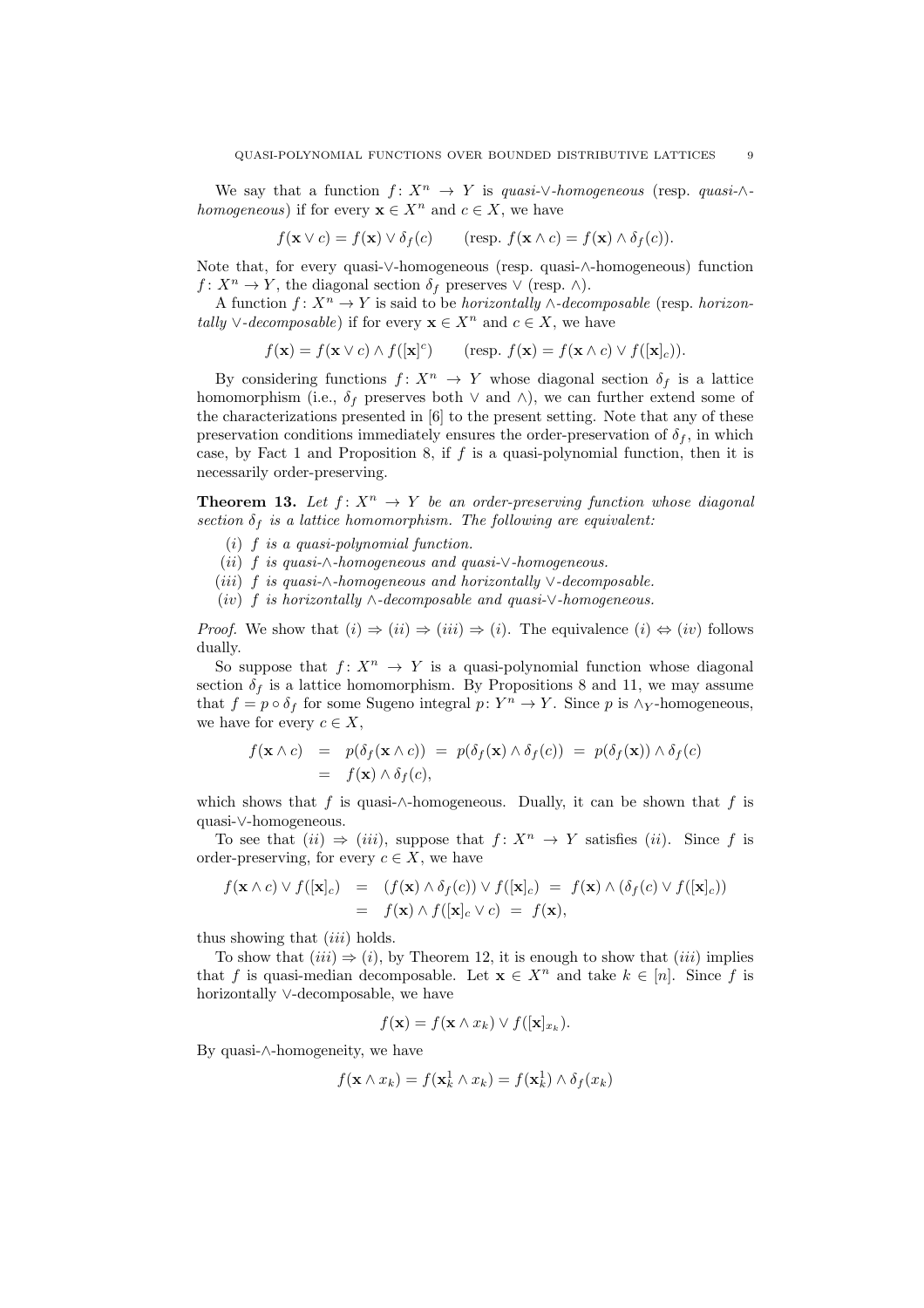and by the definition of  $[\mathbf{x}]_{x_k}$ , we have  $f([\mathbf{x}]_{x_k}) \leqslant f(\mathbf{x}_k^0)$ . Thus,

$$
f(\mathbf{x}) = (f(\mathbf{x}_k^0) \vee f(\mathbf{x})) \wedge f(\mathbf{x}_k^1) = (f(\mathbf{x}_k^0) \vee (f(\mathbf{x}_k^1) \wedge \delta_f(x_k))) \wedge f(\mathbf{x}_k^1)
$$
  
=  $f(\mathbf{x}_k^0) \vee (f(\mathbf{x}_k^1) \wedge \delta_f(x_k)) = \text{med } (f(\mathbf{x}_k^0), \delta_f(x_k), f(\mathbf{x}_k^1)),$ 

which completes the proof of the theorem.  $\Box$ 

Let Y be a bounded chain. We say that a function  $f: X^n \to Y$  is quasicomonotonic minitive (resp. quasi-comonotonic maxitive) if for every permutation  $\sigma$  on [n] and every  $\mathbf{x}, \mathbf{x}' \in X^n$  such that  $\delta_f(\mathbf{x}), \delta_f(\mathbf{x}') \in Y^n_{\sigma}$ , we have

 $f(\mathbf{x} \wedge \mathbf{x}') = f(\mathbf{x}) \wedge f(\mathbf{x}')$  (resp.  $f(\mathbf{x} \vee \mathbf{x}') = f(\mathbf{x}) \vee f(\mathbf{x}')).$ 

By Theorem 5, it follows that every quasi-polynomial function whose diagonal section  $\delta_f$  is a lattice homomorphism is quasi-comonotonic minitive and maxitive. Moreover, it is easy to verify that if a function is quasi-comonotonic minitive (resp. quasi-comonotonic maxitive), then it is quasi-∧-homogeneous (resp. quasi-∨ homogeneous). Thus, using Theorem 13  $(ii)$ , we obtain the following characterization of quasi-polynomial functions valued on bounded chains.

**Theorem 14.** Let  $X$  be a bounded distributive lattice,  $Y$  a bounded chain, and  $f: X^n \to Y$  an order-preserving function whose diagonal section  $\delta_f$  is a lattice homomorphism. Then f is a quasi-polynomial function if and only if it is quasicomonotonic minitive and quasi-comonotonic maxitive.

Remark 5. Theorems 12, 13, and 14 extend to the present setting some results obtained in [6] when  $X = Y$  is a bounded chain. Order-preserving quasi-polynomial functions are also characterized in the latter case by order-preservation and horizontally  $\wedge$ - and  $\vee$ -decompositions (see [6, Theorem 11]). It remains open whether this result still holds in the present general setting.

We now use Theorem 13 to derive further characterizations of the class of polynomial functions. We first recall the following lemma given in [9].

**Lemma 15.** A unary function  $f: X \to X$  is a polynomial function if and only if f is a solution of the equation  $f \circ f = f$ , is a lattice homomorphism, and has a convex range.

The following proposition provides conditions under which a quasi-polynomial function is a polynomial function.

**Proposition 16.** Let  $f: X^n \to X$  be a quasi-polynomial function. Then f is a polynomial function if and only if it is  $\mathcal{R}_f$ -idempotent and  $\delta_f$  is a lattice homomorphism with a convex range.

Proof. The necessity is straightforward (see [9]). Let us prove the sufficiency. Since f is  $\mathcal{R}_f$ -idempotent, we have  $\delta_f \circ \delta_f = \delta_f$  and, by Lemma 15,  $\delta_f$  is a polynomial function. Since f is a quasi-polynomial function, by Proposition 8, f is a polynomial function.

By combining Theorem 13 with Proposition 16, we obtain the following characterizations of the class of polynomial functions.

**Corollary 17.** Let  $f: X^n \to X$  be an order-preserving and  $\mathcal{R}_f$ -idempotent function whose diagonal section  $\delta_f$  is a lattice homomorphism with a convex range. The following are equivalent: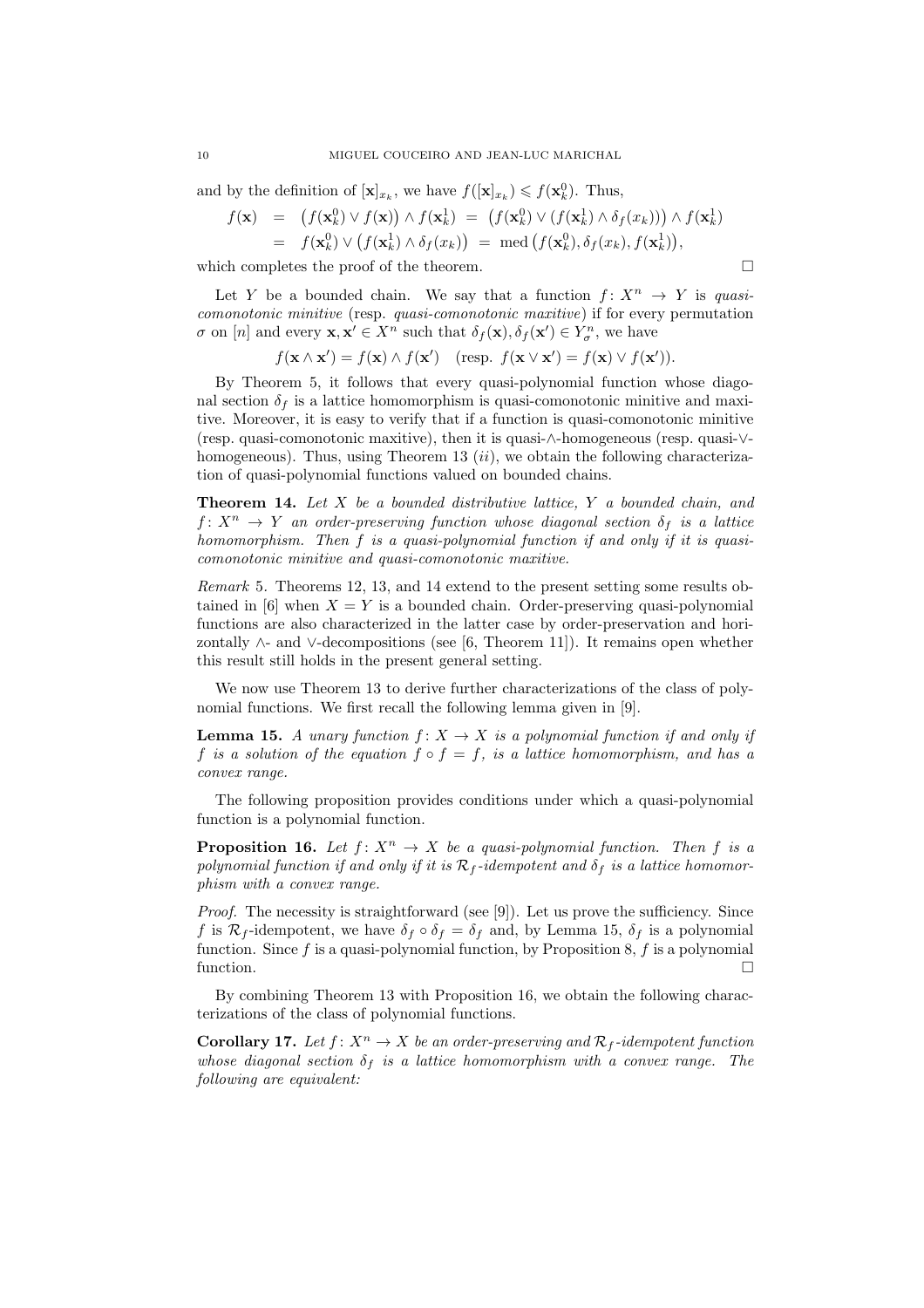- (i) f is a polynomial function.
- (ii) f is quasi-∧-homogeneous and quasi-∨-homogeneous.
- (iii) f is quasi- $\wedge$ -homogeneous and horizontally  $\vee$ -decomposable.
- (iv) f is horizontally ∧-decomposable and quasi- $\vee$ -homogeneous.

## 5. Transformed polynomial functions and Sugeno integrals

We have defined quasi-polynomial functions by considering polynomial functions whose variables are first transformed by a certain unary function. Instead of transforming the variables, we could transform the polynomial function itself. This leads to the following definition.

**Definition 18.** We say that a function  $f: X^n \to Y$  is a transformed polynomial function (resp. a transformed Sugeno integral) if there exist a polynomial function (resp. a Sugeno integral)  $p: X^n \to X$  and a function  $\psi: X \to Y$  such that  $f = \psi \circ p$ , that is,

(12) 
$$
f(x_1,...,x_n) = \psi(p(x_1,...,x_n)).
$$

The functions  $\psi$  and p in (12) need not be unique. For instance, if f is a constant  $c \in Y$ , then we could choose  $\psi \equiv c$  and p arbitrarily. However, if  $c \in X$ , then we could as well choose  $p \equiv c$  and  $\psi$  arbitrarily except  $\psi(c) = c$ . The following result shows that we can always choose  $\delta_f$  for  $\psi$ .

**Proposition 19.** Let  $f: X^n \to Y$  be a transformed polynomial function as described in (12). Then, we have  $f = \delta_f \circ p$ . In particular, if p is a Sugeno integral, then we have  $\psi = \delta_f$ .

*Proof.* Since any polynomial function  $p: X^n \to X$  is  $\mathcal{R}_p$ -idempotent, we have  $\delta_f \circ$  $p = \psi \circ \delta_p \circ p = \psi \circ p = f$ . The second part follows immediately since then  $\delta_p = id_X$ is the identity function on  $X$ .

We also have the following result, which is the counterpart of Proposition 11.

**Proposition 20.** A function  $f: X^n \to Y$  is a transformed polynomial function if and only if it is a transformed Sugeno integral.

Proof. Clearly, any transformed Sugeno integral is a transformed polynomial function. Conversely, let  $f: X^n \to Y$  be a transformed polynomial function as described in (12). Let  $q: X^n \to X$  be a Sugeno integral such that  $p = \langle q \rangle_p = \delta_p \circ q$  (cf. Fact 1). It follows that  $f = \psi \circ p = \psi \circ \delta_p \circ q = \delta_f \circ q$  is a transformed Sugeno integral.  $\Box$ 

Denote the domain of a function f by  $\mathcal{D}_f$ . Recall that a function h is a right*inverse* [1, p. 25] of a function f if  $\mathcal{D}_h = \mathcal{R}_f$ ,  $\mathcal{R}_h \subseteq \mathcal{D}_f$ , and  $f \circ h = \mathrm{id}_{\mathcal{R}_f}$ . It can be shown that the statement "every function has at least one right-inverse" is equivalent to the axiom of choice. Even though, in general, we have to appeal to the axiom of choice in order to ensure the existence of right-inverses, this requirement is not necessary in many concrete situations, for instance, when dealing with monotone functions over the real numbers.

We say that f is quasi-idempotent if  $\mathcal{R}_{\delta_f} = \mathcal{R}_f$ . The terminology "quasiidempotent" is justified by the following result (see [18] for the real case).

**Proposition 21.** Let  $f: X^n \to Y$  be a function. Under the axiom of choice, f is quasi-idempotent if and only if there is an idempotent function  $g: X^n \to X$  and a function  $\psi \colon \mathcal{R}_q \to Y$  such that  $f = \psi \circ g$ . In this case,  $\psi = \delta_f$ .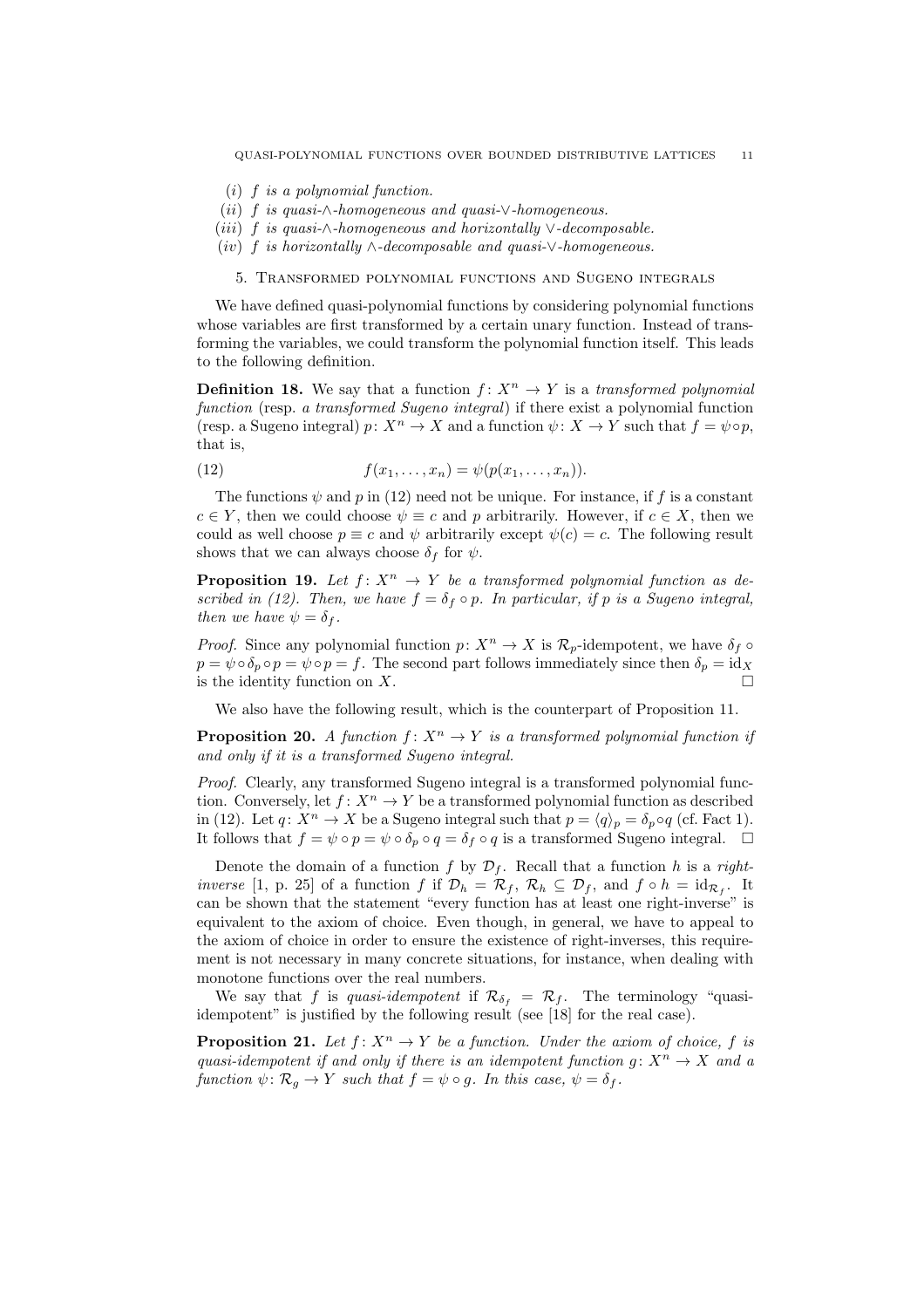*Proof.* Sufficiency is straightforward. We have  $\mathcal{R}_{\delta_f} = \mathcal{R}_{\psi} = \mathcal{R}_{\psi \circ g} = \mathcal{R}_f$ . For the necessity we observe that, if  $h: \mathcal{R}_{\delta_f} \to X$  is a right-inverse of  $\delta_f$ , then the function  $g: X^n \to X$ , defined by  $g(\mathbf{x}) = x_1$  if  $x_1 = \cdots = x_n$  and  $g(\mathbf{x}) = (h \circ f)(\mathbf{x})$  otherwise, is idempotent and satisfies  $f = \delta_f \circ g$ .

The following theorem yields a characterization of transformed polynomial functions whose diagonal sections are lattice homomorphisms. These functions are clearly order-preserving by Fact 1 and Proposition 19.

**Theorem 22.** Let  $f: X^n \to Y$  be a function and assume that  $\delta_f$  is a lattice homomorphism. Then, under the axiom of choice, f is a transformed polynomial function if and only if it is a quasi-idempotent quasi-polynomial function.

*Proof.* Suppose  $f: X^n \to Y$  is a quasi-idempotent quasi-polynomial function. Let  $h: \mathcal{R}_{\delta_f} \to X$  be a right-inverse of  $\delta_f$ , i.e.,  $\delta_f \circ h = \mathrm{id}_{\mathcal{R}_{\delta_f}}$ , and define  $\psi = \delta_f$  and  $p = p_{h \circ f}$ , where  $p_{h \circ f}$  is the unique polynomial function extending  $h \circ f|_{\{0,1\}^n}$  (see Proposition 2), that is,

$$
p_{h\circ f}(\mathbf{x}) = \bigvee_{I \subseteq [n]} \Big( (h \circ f)(\mathbf{e}_I) \wedge \bigwedge_{i \in I} x_i \Big).
$$

Since  $\delta_f$  preserves  $\vee$  and  $\wedge$ , we have  $\psi \circ p = \delta_f \circ p_{h \circ f} = p_f \circ \delta_f = f$ , which shows that  $f$  is a transformed polynomial function.

Conversely, suppose  $f: X^n \to Y$  is a transformed polynomial function. By Propositions 20 and 21, f is quasi-idempotent. Moreover, by Proposition 19, we have  $f = \delta_f \circ p = p_{\delta_f \circ p} \circ \delta_f = p_f \circ \delta_f$ , which shows that f is a quasi-polynomial function.  $\Box$ 

- Remark 6. (i) We have seen in the proof of Theorem 22 that a transformed polynomial function  $f: X^n \to Y$  whose  $\delta_f$  is a lattice homomorphism satisfies the equations  $f = p_f \circ \delta_f = \delta_f \circ p_{h \circ f}$  for any right-inverse h of  $\delta_f$ . In a sense, the transformation and polynomial function commute since  $p_{h \circ f}$ has just the same ∨-∧ form as  $p_f$ .
	- (ii) Quasi-idempotency is necessary in Theorem 22. Indeed, the real quasipolynomial function  $f : [0, 1]^2 \to [0, 1]$ , defined by  $f = p \circ \varphi$ , where  $\varphi(x) = 1$ if  $x \in [\frac{1}{2}, 1]$  and 0 otherwise, and  $p(x_1, x_2) = \text{med}(x_1 \wedge x_2, \frac{1}{2}, x_1 \vee x_2)$ , is not quasi-idempotent since  $f(1,0) = f(0,1) = \frac{1}{2} \notin \mathcal{R}_{\delta_f}$ .
	- (iii) By combining Theorem 22 with existing characterizations of quasi-polynomial functions (such as those presented in Section 4), we immediately generate characterizations of transformed polynomial functions.

By combining Proposition 16 and Theorem 22, we obtain the following result which yields conditions under which a transformed polynomial function is a polynomial function. Observe that, in Theorem 22, the appeal to the axiom of choice is used only to show that the conditions are sufficient.

**Proposition 23.** Let  $f: X^n \to X$  be a transformed polynomial function. Then f is a polynomial function if and only if it is  $\mathcal{R}_f$ -idempotent and  $\delta_f$  is a lattice homomorphism with a convex range.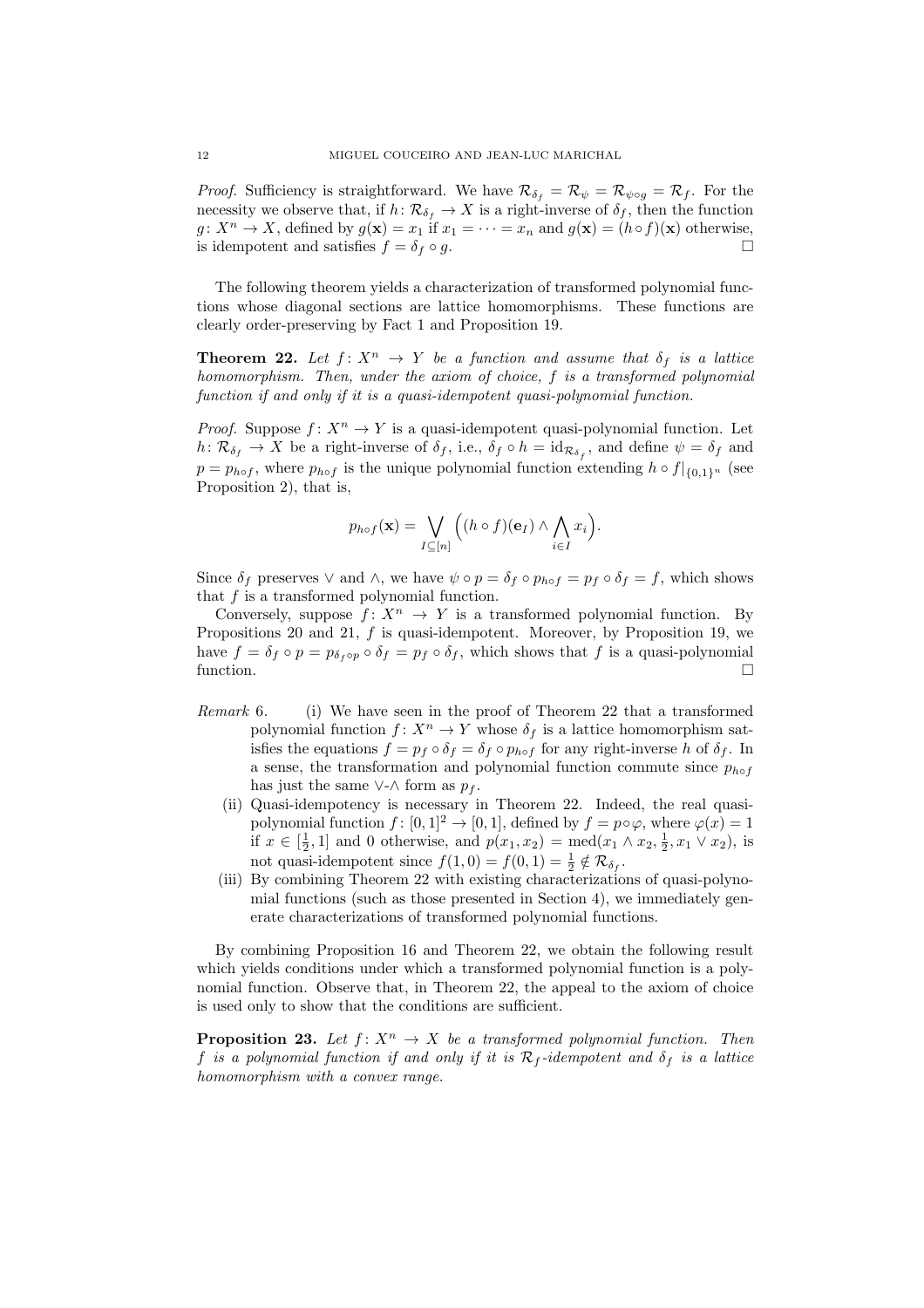### 6. Concluding remarks and future work

In this paper we considered quasi-polynomial functions as mappings defined and valued on, possibly different, bounded distributive lattices, and not necessarily order-preserving. The relevance of this concept in fields such as decision making was made apparent by showing that monotone quasi-polynomial functions coincide exactly with those overall preference functionals which can be factorized into Sugeno integrals applied to a utility function. We provided several axiomatizations for this class of quasi-polynomial functions, which subsume those presented in [6], and explicitly described all possible factorizations of a given quasi-polynomial function as a composition of a polynomial function with a unary map. Moreover, we introduced the notion of transformed polynomial function as a natural counterpart of quasi-polynomial function, and characterized the class of transformed polynomial functions accordingly. As it turned out, under the axiom of choice, those transformed polynomial functions whose diagonal section is a lattice homomorphism constitute a proper subclass of quasi-polynomial functions.

Looking at natural extensions to this framework, we are inevitably drawn to consider the multi-sorted setting. More precisely, we are interested in mappings  $f: X_1 \times \cdots \times X_n \to Y$  which can be factorized as a composition

$$
f(x_1,\ldots,x_n)=p(\varphi_1(x_1),\ldots,\varphi_n(x_n))
$$

where  $p: Y^n \to Y$  is a polynomial function, and each  $\varphi_i: X_i \to Y$  is a unary map defined and valued on, possibly different, bounded distributive lattices  $X_i$  and Y. These functions appear naturally within the scope of multicriteria decision making (see for instance Bouyssou et al. [4]), and their axiomatization constitutes a topic of future research.

#### **REFERENCES**

- [1] C. Alsina, M. J. Frank, and B. Schweizer. Associative functions Triangular norms and copulas. World Scientific Publishing Co. Pte. Ltd., Hackensack, NJ, 2006.
- [2] G. Beliakov, A. Pradera, and T. Calvo. Aggregation Functions: A Guide for Practitioners. Studies in Fuziness and Soft Computing. Springer, Berlin, 2007.
- [3] D. Bouyssou, D. Dubois, H. Prade, and M. Pirlot, editors. *Decision-Making Process Con*cepts and Methods. ISTE/John Wiley, London, 2009.
- [4] D. Bouyssou, T. Marchant, and M. Pirlot. A conjoint measurement approach to the discrete Sugeno integral. In The Mathematics of Preference, Choice and Order, pages 85–109. Springer-Verlag, Berlin, 2009.
- [5] S. Burris and H. P. Sankappanavar. A course in universal algebra, volume 78 of Graduate Texts in Mathematics. Springer-Verlag, New York, 1981.
- [6] M. Couceiro and J.-L. Marichal. Axiomatizations of quasi-polynomial functions on bounded chains. Aeq. Math., 78(1-2):195–213, 2009.
- [7] M. Couceiro and J.-L. Marichal. Characterizations of discrete Sugeno integrals as polynomial functions over distributive lattices. Fuzzy Sets and Systems, 161(5):694–707, 2010.
- [8] M. Couceiro and J.-L. Marichal. Representations and characterizations of polynomial functions on chains. J. Mult.-Valued Logic Soft Comput., 16(1-2):65–86, 2010.
- [9] M. Couceiro and J.-L. Marichal. Polynomial functions over bounded distributive lattices. J. Mult.-Valued Logic Soft Comput. In press.
- [10] D. Dubois, H. Fargier, H. Prade, and R. Sabbadin. A survey of qualitative decision rules under uncertainty. In Decision-Making Process - Concepts and Methods, pages 435–473. ISTE/John Wiley, London, 2009.
- [11] D. Dubois, J.-L. Marichal, H. Prade, M. Roubens, and R. Sabbadin. The use of the discrete Sugeno integral in decision-making: a survey. Internat. J. Uncertain. Fuzziness Knowledge-Based Systems, 9(5):539–561, 2001.